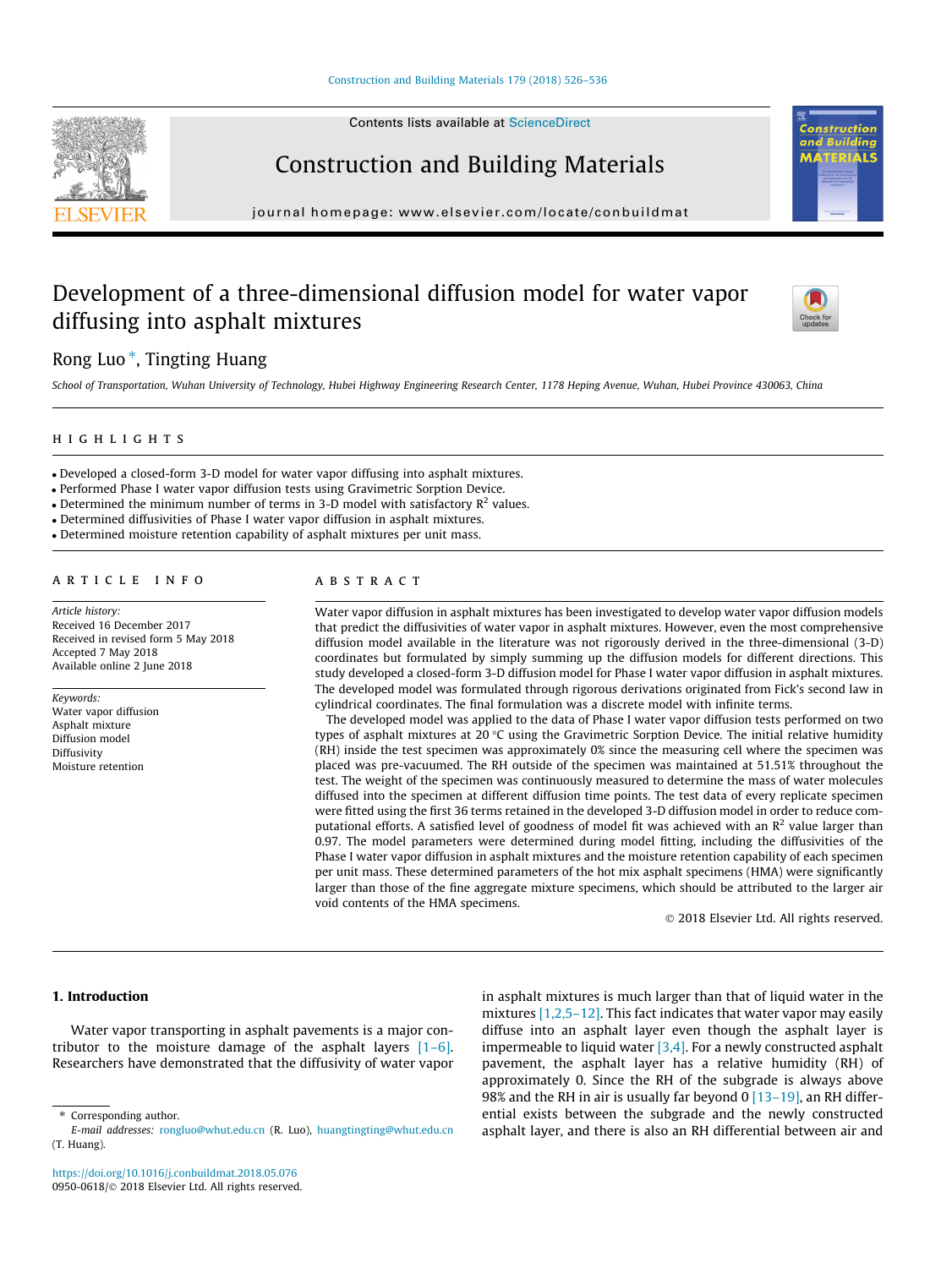the asphalt layer. These two RH differentials drive water vapor to diffuse into the asphalt layer until reaching equilibrium; this procedure is considered Phase I diffusion. Upon equilibrium, the RH differential between the air and subgrade steers water vapor through the asphalt layer; this process is regarded as Phase II diffusion.

A previous study investigated the Phase I diffusion by conducting water vapor diffusion tests on cylindrical asphalt mixture specimens [\[20\]](#page--1-0). Diffusion models were developed for water vapor diffusion in the radial direction and in the axial direction, respectively. The model fitting demonstrated that water vapor diffused into the cylindrical specimens not only from the radial direction but also from the axial direction. Adding the diffusion models for the radial direction and for the axial direction together produced a twodimensional (2-D) model with four unknown model parameters to be determined in the model fitting. This model was defined as a 2-D model since it provided a more comprehensive characterization of the water vapor diffusion in both radial and axial directions. However, this 2-D model in fact characterized three-dimensional (3-D) water vapor diffusion. Although the 2-D model was demonstrated to have excellent goodness of fit, it was not a rigorous diffusion model because it was not derived in the 3-D coordinates but formulated by simply summing up the diffusion models for different directions. This was an unfortunate defect of the 2-D model.

Therefore, the objective of this study was to develop a rigorous closed-form 3-D diffusion model with solid theoretical support for water vapor diffusing into cylindrical asphalt mixture specimens. The development of the 3-D diffusion model originated from Fick's second law in cylindrical coordinates and corrected the defect of the 2-D model. The refined diffusion model was expected to accurately model the diffusion test data to precisely determine the Phase I diffusivity of water vapor in the asphalt mixtures and to quantify the capability of moisture retention of the mixtures.

This paper is organized as follows. The next section describes the Phase I water vapor diffusion tests that were performed on two types of asphalt mixtures. The following section details the construction of the 3-D diffusion model, which was a closedform formulation with infinite terms and two unknown parameters. The subsequent section presents the model fitting of the diffusion test data using the developed 3-D diffusion model; the number of terms in the diffusion model was determined so that the model was able to provide a satisfied level of model accuracy with a minimum number of terms to reduce computational efforts. The final section summarizes the major findings of this study and highlights the ongoing investigation of this topic.

### 2. Performance of water vapor diffusion tests

### 2.1. Preparation of asphalt mixture specimens

Aggregate gradation of HMA specimens.

Table 1

Two types of asphalt mixture specimens were prepared for the Phase I water vapor diffusion tests, including hot mix asphalt (HMA) specimens and fine aggregate mixture (FAM) specimens. The same limestone aggregates were utilized to fabricate the HMA and FAM specimens. The aggregate gradation of the HMA specimens is presented in Table 1. The FAM specimens had aggregate particles passing the No. 16 sieve with an opening of 1.18 mm. The proportion of the aggregates with different sizes in an FAM specimen was exactly the same as that of the aggregates passing the No. 16 sieve in an HMA specimen. Table 2 exhibits the aggregate gradation of the FAM specimens. All HMA and FAM specimens were fabricated using the same #70 petroleum asphalt binder (graded based on the penetration) modified with the styrenebutadienestyrene (SBS) modifier. The optimum binder contents for the HMA specimens and the FAM specimens were determined to be 4.3% and 11.3%, respectively.

Each batch of the loose mix was compacted into a raw specimen with a 150 mm diameter and 170 mm height using a Superpave gyratory compactor. Every raw specimen was then cored and cut into a standard specimen with a 100 mm diameter and 150 mm height. The air void contents of the standard HMA specimens were controlled at  $4.3 \pm 0.5$ %, while the standard FAM specimens had air void contents of  $1.5 \pm 0.5$ %. Subsequently, a slice with a 20 mm height was cut from the middle part of the standard specimen; the slice was then cored into test specimens with a 12 mm diameter. These geometric dimensions were selected for the test specimens so that each specimen had almost the largest size that our test equipment was able to accommodate. [Figs. 1 and 2](#page--1-0) illustrate the preparation of the HMA test specimens and FAM test specimens, respectively, for the Phase I water vapor diffusion tests.

#### 2.2. Procedure for Phase I water vapor diffusion tests

A Gravimetric Sorption Analyzer (GSA) was employed to perform the Phase I water vapor diffusion tests. The configuration of the GSA is exhibited in [Fig. 3.](#page--1-0) In every diffusion test, a test specimen was placed in the sample container inside the measuring cell. The magnetic suspension balance with a resolution of 0.01 mg continuously measured the weight of the test specimen. The test temperature was controlled at  $20 \pm 0.5$  °C.

As the test started, a high vacuum (<0.1 mbar) was applied to the measuring cell for about 20 h until the weight of the test specimen remained unchanged, which indicated that the RH of the specimen reached approximately 0%. The measured weight of the specimen at RH = 0% was taken as the initial weight of the specimen, which was denoted as  $M_0$ .

Subsequently, the vapor pressure cell generated water vapor at a pre-set pressure level of 12 mbar. The vapor dosing valve was then opened to allow the generated water vapor to enter the measuring cell to form a constant vapor pressure of 12 mbar. Since the saturated water vapor pressure was 23.298 mbar at 20 $\degree$ C, the RH level inside the measuring cell was maintained at 51.51% (=12 mbar/23.298 mbar) throughout the test. Because of the RH differential between the inside and the outside of the test specimen, water vapor molecules continuously diffused into the specimen, which resulted in the weight increase of the specimen. The

| Sieve Size (mm)<br>Individual % Retained<br>Cumulative % Passing | 26.5<br>0<br>100 | 19<br>2.2<br>97.8 | 16<br>8.3<br>89.5 | 13.2<br>11.4<br>78.1 | 9.5<br>23.7<br>54.4 | 4.75<br>19.8<br>34.6 | 2.36<br>11.6<br>23 | 1.18<br>4.2<br>18.8 | 0.6<br>5.1<br>13.7 | 0.3<br>4.2<br>9.5 | 0.15<br>2.4<br>7.1 | 0.075<br>1.6<br>5.5 | < 0.075<br>5.5<br>0 |
|------------------------------------------------------------------|------------------|-------------------|-------------------|----------------------|---------------------|----------------------|--------------------|---------------------|--------------------|-------------------|--------------------|---------------------|---------------------|
| Table 2<br>Aggregate gradation of FAM specimens.                 |                  |                   |                   |                      |                     |                      |                    |                     |                    |                   |                    |                     |                     |
| Sieve Size (mm)                                                  |                  | 1.18              |                   | 0.6                  |                     | 0.3                  |                    |                     | 0.15               |                   | 0.075              |                     | < 0.075             |

Individual % Retained 0 27.13 20.74 14.36 8.51 29.26 Cumulative % Passing 100 72.87 52.13 37.77 29.26 0